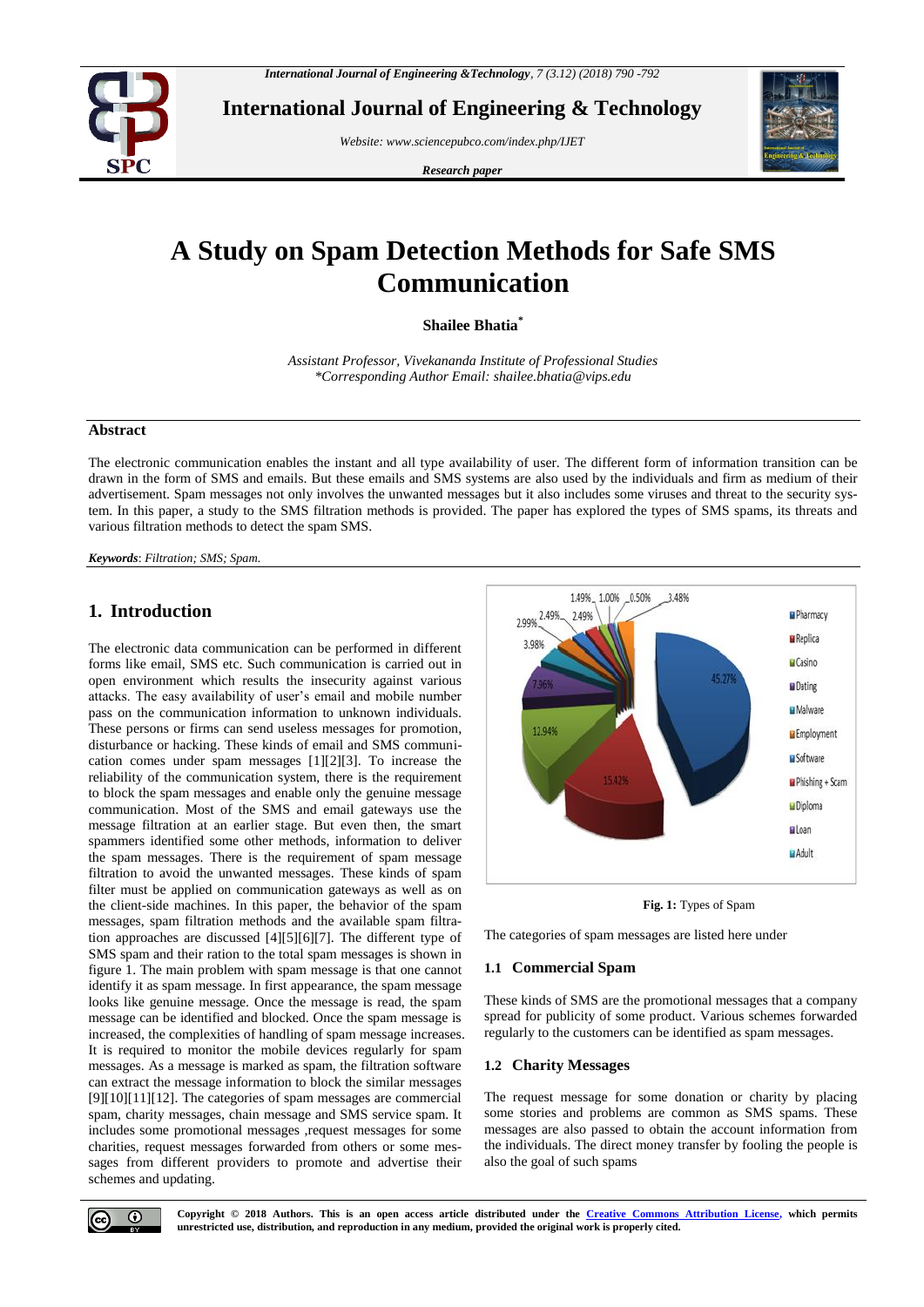#### **1.3 Chain Message**

The chain messages are the request messages forwarded from the friends. These can be some fake information, charity requests, advertisements, product publicity etc. As the messages are sent by the friends, the mobile number cannot be blocked to avoid such spams.

#### **1.4 SMS Service Spam**

The SMS service providers also send spam messages to promote their schemes, and regular updating about new plans. Even if the customer does not have the requirement, such information is communicated to the customers regularly.

## **2. Literature Survey**

The online communication in the form of SMS and mail messages suffers from some unwanted message communication. This communication is termed as spam message communication. Lot of researchers provided different methods to locate the spam message effectively based on the information content observation. In this section, the contribution of earlier researchers is provided. Author [2] applied a feature engineering method to perform spam filtration. The performance adaptation was provided by the author to filter the SMS. The feature level derivation was provided by author to identify the constraint of spam messages. Author [3] used the behavior analysis to filter the spam and included them in blacklist. Author defined Spam Tracker tool to classify the sends, based on the spam type and block the abnormal users. The user activity, message type and the statistical information was processed collectively to identify the messages as spam messages. Author incorporated the tool on existing email server to improve the reliability of mail server. Author [4] applied a crowdsourcing based SMS spam detection system. The probabilistic learning using Bayesian network model was suggested by the author to locate the message and to generate the safe message pattern. Author [5] has applied a content-based analysis to identify the messages as spam messages. The Bayesian filter was applied by the author to block the spam emails. The spam message test collection, its size and language level analysis were applied by the author for spam identification. Author also applied the spamming method using machine learning approach. Author [6] identified the personalized challenges of spam message distribution. The scalability of spam detection method and its distribution on client and server end is provided. The user population analysis based on message type was provided by the author. Author [7] defined an email authentication system by locating the smart senders adaptively. The popular message communication and the message content analysis was performed collectively to identify the spam message and the sender. The direct and indirect effect of the message is also analyzed by the author.

Author[8] defined a work on spam filtration on web data communication. The filtration requirement, opportunities and challenges were described by the author. The message archives and the migration filter impact were analyzed by the author. Author[9] defined a spam filter message by analyzing the associated labels. The legitimate emails and messages was identified using data reduction algorithm. The consistent cluster formation and relatively the bad message identification was provided by the author. Author[10] used the similarity graph based method email spam filtration. The aspect based, user based and content-based analysis was provided by the author. The multi featured analysis was provided by the author for spam detection and to include the IP addresses in blacklist. Author[11] has used the cluster adaptive method for semi-supervised analysis for spam message detection. The email clustering-based tool was provided by the author for separately the ham and spam messages. Two semi-supervised learning methods were defined by the author as spam message detection. Author[12] used the logistic regression based spam

filtration method. The naïve bays method was applied for feature space generation to generate the disjoint feature group. Author [13] used the minimum descriptor length-based spam detection approach with concern of message length and message content. The message content quality was observed by the learning method to classify the spam messages. Author[14] defined study method to identify the scope and type of various SMS spam detection methods. The result-based evaluation was provided by the author to improve the performance of message learning methods. The classifier-based evaluation was provided by the author to improve the reliability of spam message identification. Author[15] defined an information processing method for both text and image messages. Author setup an ontology-based constraint environment to customize the spam and ham messages. The message quality analysis and relative handling was provided by the author as antispammer system. Author[16] defined topic and user specific spam detection. The organization specific, language specific and message type specific spam detection was provided by the author.

## **3. Spam Filtration Methods**

The implemented system aims to utilize filter-based spam detection methods and classify them as such. It uses such an approach in unison with fingerprint processing which increases efficiency and the spam. The SMS service providers also send spam messages to promote detection hit ratio. The system also makes use of multiple sources of spam reporting. These are detailed as serverside reporting, peer to peer reporting by other servers, in-house client-side reporting to SMS servers, and server-side reporting to clients. Furthermore, care should be taken not to filter legitimate messages of the clients in the haste to contain spam. The implemented system uses these approaches to optimize on the performances.



**Fig. 2:** Spam Detection Techniques

#### **3.1 Pattern Matching**

It works by specifying a pattern (actually a list of patterns) of text that you expect not to be found in legitimate message but common in spam messages (like "\$\$\$\$\$", "Earn a lot of money" and so on).

#### **3.2 Checking the Sender Mobile Number**

Verifying if the sender of the message really exist can be a hard thing (or even impossible) and usually not done. What is much more common is verifying at least the Mobile Number. If a mobile number is sending the spam message again and again, then it can set to the spam list itself. In such case, as some message sent by the particular number, it is already taken as the spam message. This kind of check can be performed on promotional mobile numbers or the SMS service providers.